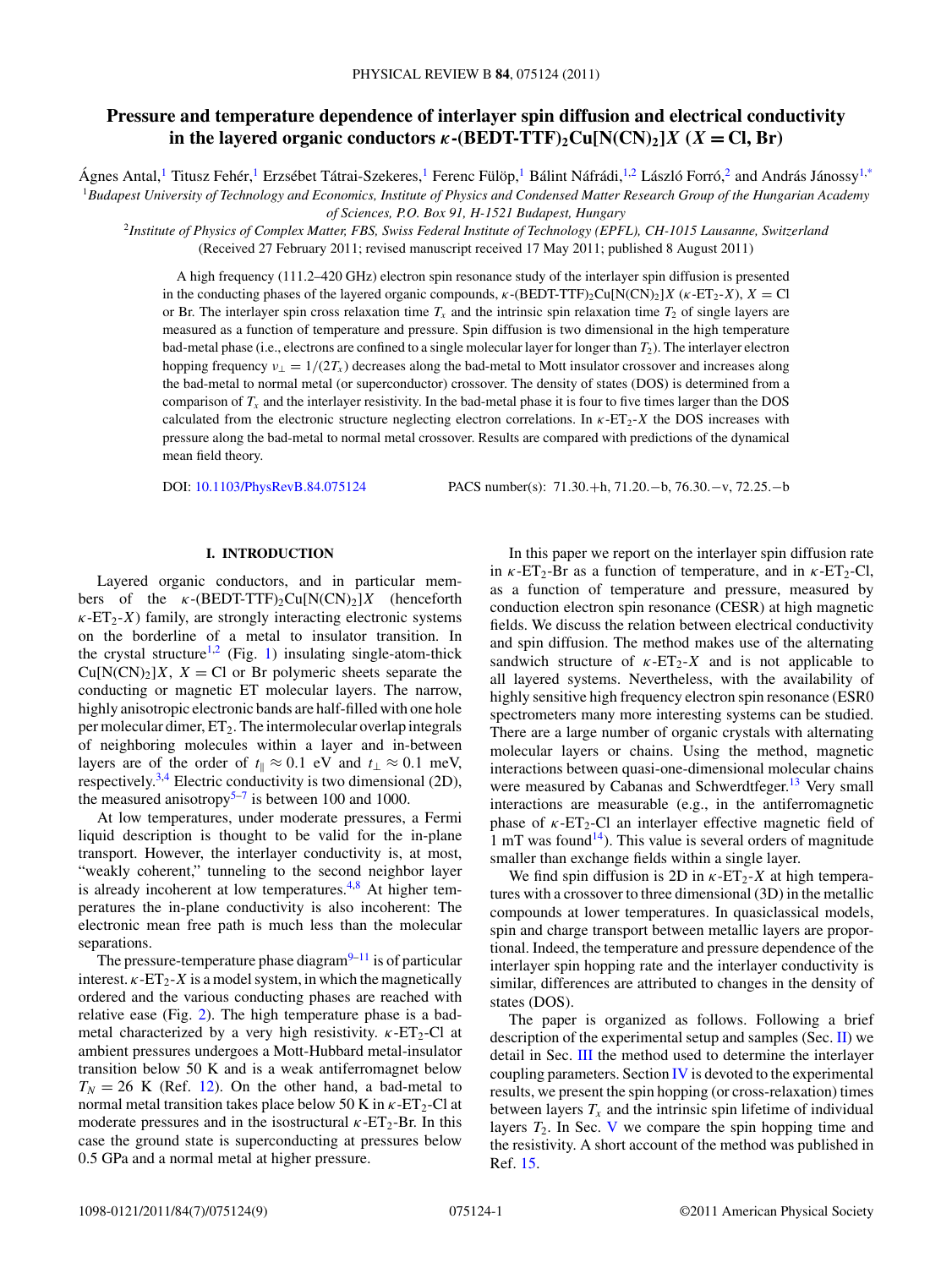<span id="page-1-0"></span>

FIG. 1. (Color online) Structure of *κ*-ET<sub>2</sub>-Cl and *κ*-ET<sub>2</sub>-Br. Conducting ET [bis(ethylenedithio)-tetrathiafulvalene] layers are separated by insulating  $Cu[N(CN)_2]X$ ,  $X = Cl$  or Br polymeric layers.  $v_{\perp}$  is the interlayer electron hopping rate measured by ESR. The Larmor frequencies of chemically equivalent A and B layers are different in general orientation magnetic fields. *ϕac* is the angle from *a* in the  $(a, c)$  plane.  $\varphi_0$  is the orientation of the *g* tensor principal axes *a* , *b* of layer A.

#### **II. EXPERIMENTAL METHODS**

 $\kappa$ -ET<sub>2</sub>-Cl and  $\kappa$ -ET<sub>2</sub>-Br single crystals with typical dimensions of  $1 \times 1 \times 0.2$  mm<sup>3</sup> were grown by standard electrochemical methods in Ar gas filled electrolytic cells. The electrolytic cell was placed in an additional temperature regulated argon gas chamber to prevent oxygen and water contamination. The quality of several single crystals was verified by x-ray diffraction.

The high frequency ESR spectrometers at the Swiss Federal Institute of Technology (EPFL) (210, 315, and 420 GHz) and the Budapest University of Technology and Economics BUTE (111.2 and 222.4 GHz) have similar designs.<sup>[16–18](#page-8-0)</sup> A nonresonant mm-wave circuit allows for the *in situ* change of the frequency and rotation of the crystal around a single axis. A Daphne 7373 oil filled clamp pressure cell was used. The pressures quoted are nominal values at 300 K; the pressure loss between 300 and 4 K is about 0.2 GPa. The sample cooling rate was 1 K*/*min or slower. Some samples were warmed and



FIG. 2. (Color online) Schematic pressure-temperature phase diagram of  $\kappa$ -ET<sub>2</sub>-Cl. ESR experiments on  $\kappa$ -ET<sub>2</sub>-Cl were along the thick lines. The  $\kappa$ -ET<sub>2</sub>-Br ESR experiment line at ambient pressure is marked at 50 MPa to take into account the "chemical pressure."

cooled several times, but there was no thermal or magnetic field history dependence in the ESR spectrum.

Four probe dc conductivity measurements in the highly conducting planes were done with gold contacts attached to the thin crystal surfaces. The temperature sweeps deteriorated the contacts and the first down sweep data are reported.

# **III. MEASUREMENT METHOD OF INTERLAYER SPIN DIFFUSION AND EXCHANGE FIELDS**

Weak interactions between magnetic subsystems or sublattices can be precisely measured from an analysis of the ESR spectrum $19$  whenever there are at least two weakly interacting magnetic sublattices with different Larmor frequencies. Here we apply the method to measure the magnetic interactions, the hopping rate and exchange fields, between adjacent chemically equivalent, but crystallographically inequivalent ET molecular layers in the paramagnetic phases of  $\kappa$ -ET<sub>2</sub>-*X*,  $X = \text{Br}$ , and Cl. The weakly ferromagnetic phase of  $\kappa$ -ET<sub>2</sub>-Cl was discussed in Ref [14.](#page-8-0)

The orthorhombic crystal structure of  $\kappa$ -ET<sub>2</sub>-*X* (Refs. [1,2\)](#page-7-0) can be looked upon as a sandwich of two monoclinic crystals (Fig. 1) in which the orthogonal *a* and *c* axes coincide while the  $b_A$  and  $b_B$  axes of the A and B layers are tilted from the orthorhombic *b* axis. The conducting ET layers are separated by a single-atom-thick  $Cu[N(CN)_2]X$  "insulating" polymeric layer. The interaction between the layers is determined from the mixing of the ESR spectra of the separate layers. The interlayer hopping times are between  $10^{-10}$  s and  $10^{-8}$  s; this interaction is weak, but essential for the understanding of the electronic and magnetic properties.

To calculate the ESR spectrum, we assume that spin diffusion from the adjacent B layers increases the magnetization of layer A,  $M^A$ , with a rate of  $(M^B - M^A)/T_x$  and  $M^B$ exerts a torque on  $M^A$  with an effective magnetic field  $\lambda M^B$ . Similar expressions describe the effect of A layers on B. The ESR spectrum (i.e., the dynamic susceptibility) is given by two coupled Bloch equations where the torque of the external static and exciting magnetic fields and the intrinsic spin relaxation are added. For layer A the equation of motion of the  $j = x, y$ components perpendicular to the static field are

$$
\frac{dM_j^A}{dt} = \left[\gamma^A \mathbf{M}^A \times (\lambda \mathbf{M}^B + \mathbf{B})\right]_j - \frac{M_j^A}{T_{2A}} + \frac{M_j^B - M_j^A}{T_x}.\tag{1}
$$

The coupled Bloch equations were solved numerically to obtain the absorption spectrum,  $G(B)$  as a function of the external magnetic field magnitude *B* for fixed excitation frequency. The single layer parameters  $g_A$ ,  $g_B$ ,  $T_{2A}$ ,  $T_{2B}$  (or the average  $T_2$ ), and the interaction parameters  $\lambda M_0$  and  $T_x$  are obtained from a best fit to the experiment  $(M_0)$  is the magnitude of the static magnetization,  $g_A = \gamma^A \hbar / \mu_B$  is the gyromagnetic tensor). In principle all parameters can be determined from the spectrum at a single exciting frequency and sweeping the external field. Nevertheless, the experiments were, in most cases, done at two or more frequencies to make the least-squares optimization of the model parameters to the measured spectra more stable.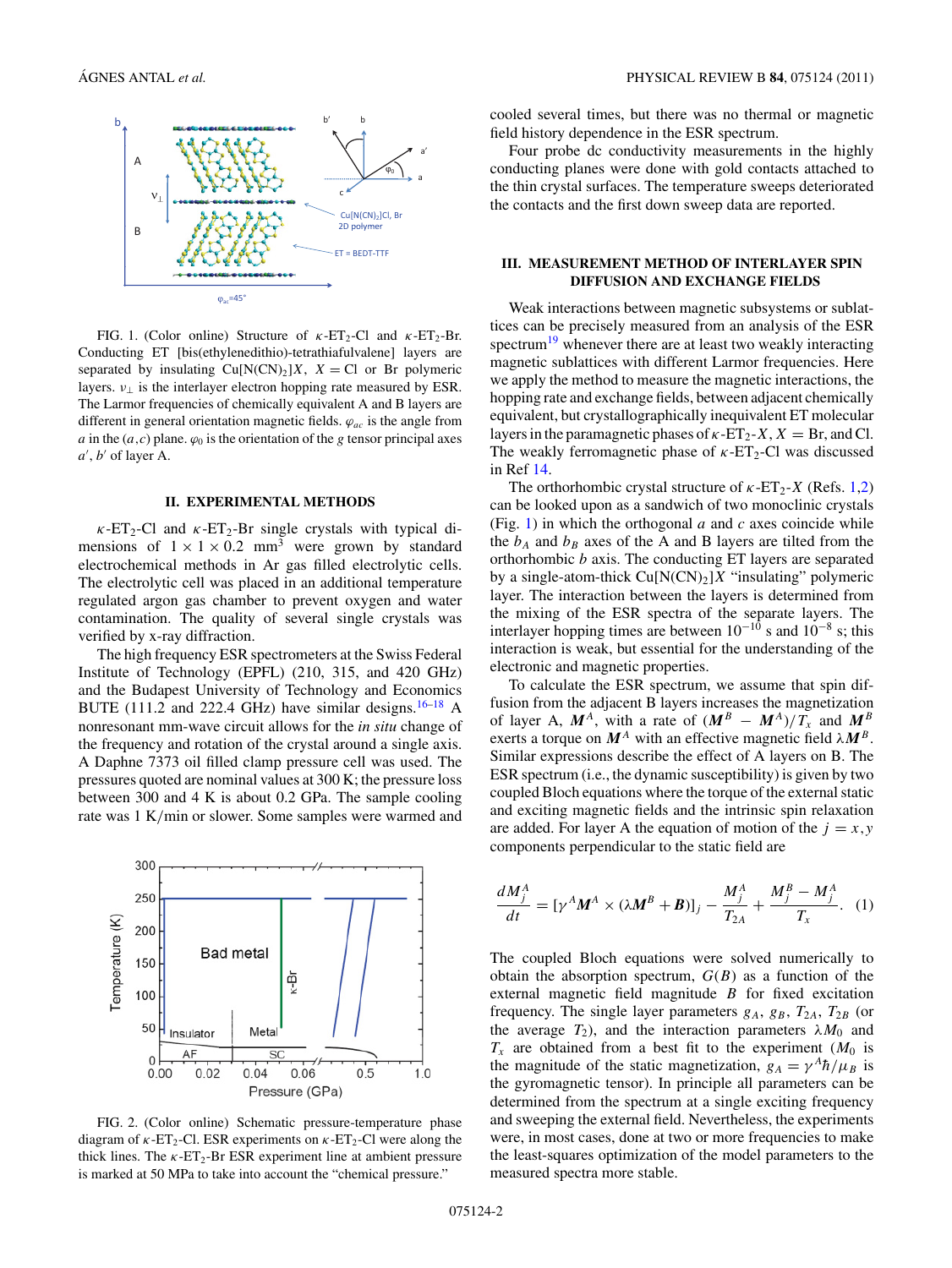<span id="page-2-0"></span>If the line separation is much larger than the interlayer interaction, the spectrum consists of two Lorentzian lines with Larmor frequencies

$$
\nu_{A,B} = \frac{\mu_B}{h} |g_{A,B}\boldsymbol{B}|. \tag{2}
$$

The exchange field and cross relaxation have very different effects on the ESR spectrum. In conductors the cross relaxation dominates over the exchange fields and the lines coalesce when

$$
|\nu_A - \nu_B| \approx \frac{1}{T_x}.\tag{3}
$$

The interaction parameters are the most precisely determined when this condition is fulfilled. The spectrum is symmetric around the average of the two Larmor frequencies at all values of  $1/T_x$  if  $\lambda = 0$  and  $T_{2A} = T_{2B}$ .

On the other hand, if  $\lambda \neq 0$  (i.e., when magnetic coupling between layers is important) the absorption spectrum  $G(B)$  is asymmetric. For an antiferromagnetic coupling  $(\lambda < 0)$ , the higher field resonance loses intensity to the lower field one. Cabanas and Schwerdtfeger<sup>[13](#page-8-0)</sup> noticed this curious behavior in the ESR of an insulating quasi-one-dimensional (1D) organic crystal with weakly interacting inequivalent paramagnetic chains.

# **IV. EXPERIMENTAL RESULTS**

#### **A.** *g* **factor anisotropy**

The *g* factor anisotropy of  $\kappa$ -ET<sub>2</sub>-Cl and  $\kappa$ -ET<sub>2</sub>-Br at high magnetic fields,  $(v_L = 222.4 \text{ GHz}, \text{B} \approx 8 \text{ T})$  has the usual sinusoidal form. There is a single line in the  $(a,c)$  and  $(b,c)$ planes. The lines of the A and B layers are well resolved in the  $(a,b)$  plane (Fig. 3). The interactions between the layers affect little (although measurably) the 222.4 GHz ESR spectrum and the *g* factors listed in Table I were obtained by fitting two equal intensity Lorentzians with unequal line widths  $1/(\gamma_A T_{2A})$  and  $1/(\gamma_B T_{2B})$ . Measurements at 111.2 GHz confirmed that the



FIG. 3. (Color online) *g* factor anisotropies in the (*a*,*b*) plane measured at 222.4 GHz and 250 K.  $\kappa$ -ET<sub>2</sub>-Cl: red squares, and blue stars, \*. *κ*-ET<sub>2</sub>-Br: magenta triangles up, **Δ**; green triangles down,  $\nabla$ . *a'* and *b'* denote *g* factor principal axes of A layers (see Fig. [1\)](#page-1-0), *a* and *b* are the orthorhombic lattice directions. Lines are fits with parameters in Table I.

TABLE I. Principal values of the *g* tensor in  $\kappa$ -ET<sub>2</sub>-X.

| X                                                          |  | $T \qquad g'_a \qquad g'_b \qquad g'_c = g_c \qquad g_a \qquad g_b$ |  |
|------------------------------------------------------------|--|---------------------------------------------------------------------|--|
| C <sub>1</sub>                                             |  | 45 K 2.0047 2.0098 2.0048 2.0065 2.0081                             |  |
|                                                            |  | 250 K 2.0048 2.0099 2.005 2.0061 2.0086                             |  |
| <b>Br</b>                                                  |  | 45 K 2.0044 2.0097 2.0049 2.0064 2.0082                             |  |
|                                                            |  | 250 K 2.0048 2.0102 2.0049 2.0064 2.0088                            |  |
| $Br(9 \text{ GHz})^a$ 300 K n.a. n.a. 2.0048 2.0063 2.0088 |  |                                                                     |  |

a The Br *g* factors at 300 K were measured by Nakamura *et al.*(Ref. [20\)](#page-8-0) at 9 GHz.

*g* factors derived from the 222.4 GHz data are to a good approximation equal to the *g* factors of independent layers.

The principal directions of the *g* factor tensors are rotated about the *c* axis by  $\varphi_0 = 32^\circ \pm 5^\circ$  (29°  $\pm 5^\circ$ ), from the orthorhombic *a* axis for  $X = Cl(Br)$ . We estimate an error of ±0*.*0002 in the *g* factors from a ±5◦ alignment uncertainty and the uncertainty in  $g_{\text{KC}_{60}} = 2.0006 \pm 0.0001$  of the polymeric  $KC_{60}$  reference. The *g* tensor depends mostly on the ET molecular properties<sup>[20](#page-8-0)</sup> and little on temperature.

Nakamura *et al.*[20](#page-8-0) reported the *g* factor anisotropy of *κ*-ET2-Br at 9 GHz. At this low frequency a "motionally narrowed" ESR line appears and the *g* tensor principal directions are along the orthogonal axes. The *g* factor is independent of frequency between 9 and 222.4 GHz in  $\kappa$ -ET<sub>2</sub>-Br in contrast with the organic conductor EDT-TTF-CONMe<sub>2</sub>Br where a nonlinearity in the *g* factor was attributed to the Dzyaloshinskii-Moriya interaction.<sup>[21](#page-8-0)</sup>

#### **B. Pressure dependence in the bad-metal phase**

At high temperatures, roughly above 50 K,  $\kappa$ -ET<sub>2</sub>-*X* is in a bad-metal phase, where the in-plane conductivity is low and the in-plane mean free path is less than typical intermolecular distances. The conductivity increases with pressure.<sup>10,22</sup> A comparison of the interlayer spin hopping rate and electronic conductivity<sup>10,22</sup> is the aim of the experiment.

The ESR spectra of a  $\kappa$ -ET<sub>2</sub>-Cl single crystal were recorded at 250 K as a function of pressure between 0 and 1.06 GPa at 210, 315, and 420 GHz. The crystal was oriented with magnetic field along  $\varphi_{ab} \approx 45^\circ$  in the  $(a,b)$  plane where the difference between the Larmor frequencies of the A and B layers is about the largest (Fig. 3). The narrow AFMR lines in the antiferromagnetic phase $14$  are an indication of the high quality of the crystal. The pressure was changed at ambient temperature in 40 MPa steps. Some of the measured and calculated spectra are displayed in Fig. [4.](#page-3-0) A Lorentzian ESR line with pressure independent position and width from impurities in the pressure cell was subtracted. The signal to noise ratio depends on pressure dependent variations of standing waves within the cell. The temperature dependence of the ESR measured at various fixed pressures is discussed in the following section. The ESR spectrum was independent of thermal or pressure history, unlike the resistance, which depends on the quality of fragile contacts.

Figure [4](#page-3-0) shows the merger of the A and B layer lines as the interlayer hopping rate  $1/T_x$  increases with pressure. The spectra calculated using Eq. [\(1\)](#page-1-0) are almost indistinguishable from the measured spectra. In the calculation the *g* factors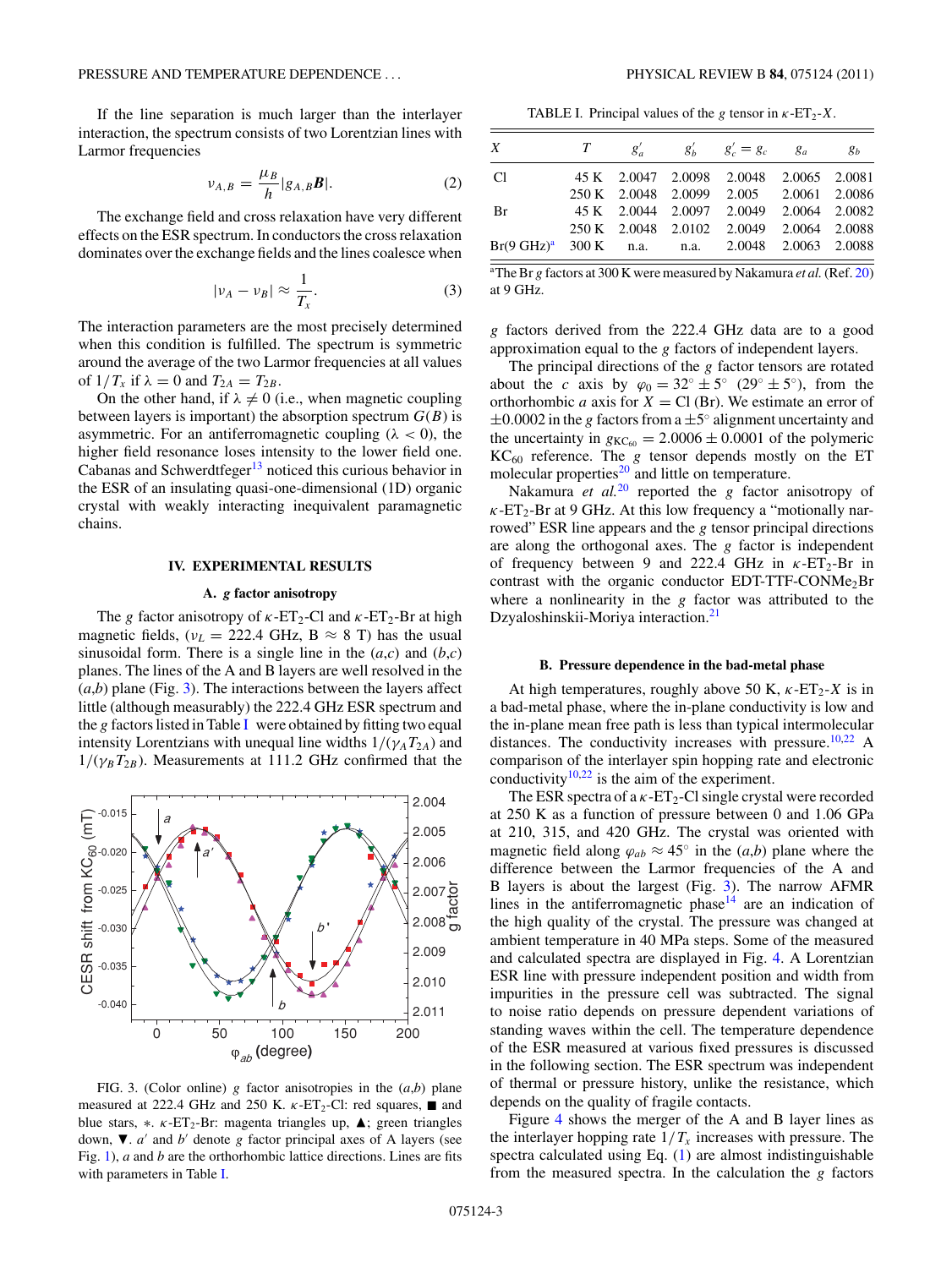<span id="page-3-0"></span>

FIG. 4. ESR spectra of  $\kappa$ -ET<sub>2</sub>-Cl as a function of pressure at 250 K. (a)  $v_L = 420$  GHz, (b)  $v_L = 210$  GHz. **B** oriented along  $\varphi_{ab} \approx 45^\circ$ . Left panels: Experimental spectra. Right panels: Best fit calculated spectra. Note the coalescence of A and B layer ESR lines with increasing pressure. The strong line at 15.00 T (7.50 T) is the  $KC_{60}$  reference. An instrumental impurity line at 14.98 T (7.49 T) was subtracted at 420 GHz (210 GHz). This and similar later figures are 2D projections of 3D (magnetic field, pressure, ESR signal) maps.

were assumed to be pressure independent. We assumed layer independent relaxation rates,  $T_{2A} = T_{2B} = T_2$ , although a small difference between  $T_{2A}$  and  $T_{2B}$  would be probably more realistic. The determination of  $T_x$  is most precise in the range where  $|v_A - v_B| \approx 1/T_x$ ; at 0.16 and 0.32 GPa for 210 and 420 GHz, respectively.

As shown in Fig.  $5, T_x$ , the cross relaxation time decreases by a factor of 20 while the intrinsic relaxation time  $T_2$  decreases smoothly by a factor of 2 between ambient and 0.94 GPa pressures.

### **C. Bad-metal to normal metal crossover**

 $\kappa$ -ET<sub>2</sub>-Br at ambient pressure and  $\kappa$ -ET<sub>2</sub>-Cl under pressure undergo a continuous transition from a bad-metal phase at ambient temperatures to a normal metal phase at low temperatures.  $\kappa$ -ET<sub>2</sub>-Br has a superconducting ground state and is similar to  $\kappa$ -ET<sub>2</sub>-Cl under a weak "chemical pressure" equivalent to about 50 MPa.  $\kappa$ -ET<sub>2</sub>-Cl has a superconducting ground state at pressures between 30 and 500 MPa (Ref. [23\)](#page-8-0).

The crossover was observed in the ESR spectra as a function of temperature in three  $\kappa$ -ET<sub>2</sub>-Br crystals at ambient pressure and a  $\kappa$ -ET<sub>2</sub>-Cl crystal at nominally  $p = 0.4$  and 0.64 GPa



FIG. 5. (Color online) Interlayer cross relaxation time *Tx* and intrinsic relaxation time  $T_2$  as a function of pressure at 250 K in  $\kappa$ -ET<sub>2</sub>-Cl determined from the fit to the ESR spectra in Fig. 4. The crossover between 2D and 3D spin diffusion is at 0.2 GPa.

pressures. In the  $\kappa$ -ET<sub>2</sub>-Br crystals the ESR changes little between 250 and 75 K. Below 50 K, the interlayer hopping rate increases and the A and B layer lines merge rapidly (Fig. 6). There is a qualitative difference between the 250 K pressure dependent crossover in  $\kappa$ -ET<sub>2</sub>-Cl and the temperature dependent crossover in  $\kappa$ -ET<sub>2</sub>-Br (Figs. 4 and 6). In both cases the two lines of the A and B layers merge into a single line with the increase of interlayer interactions. However, while in  $\kappa$ -ET<sub>2</sub>-Cl all spectra are approximately symmetric, in  $\kappa$ -ET<sub>2</sub>-Br the high field line loses intensity as the temperature is decreased below 50 K. Thus, as explained in Sec. [III,](#page-1-0) the crossover in  $\kappa$ -ET<sub>2</sub>-Br involves an effective antiferromagnetic field  $\lambda M_0$  between molecular layers in addition to the cross relaxation.

 $T_x$ ,  $T_{2A}$ ,  $T_{2B}$ , and  $\lambda M_0$  between 40 and 250 K in  $\kappa$ -ET<sub>2</sub>-Br are shown in Fig. [7.](#page-4-0) In the fits, *gA* was left free to account for its temperature dependence while the difference  $g_A - g_B$ was fixed for all temperatures. The exchange field between layers, proportional to the external field, is surprisingly large.



FIG. 6. (Color online) *κ*-ET<sub>2</sub>-Br ESR spectra at 222.4 GHz as a function of temperature. *B* is oriented along  $\varphi_{ab} \approx 45^\circ$ . The A and B layer lines merge at the bad-metal to metal transition between 45 and 40 K. Note the asymmetry of the spectrum above 42 K due to interlayer exchange.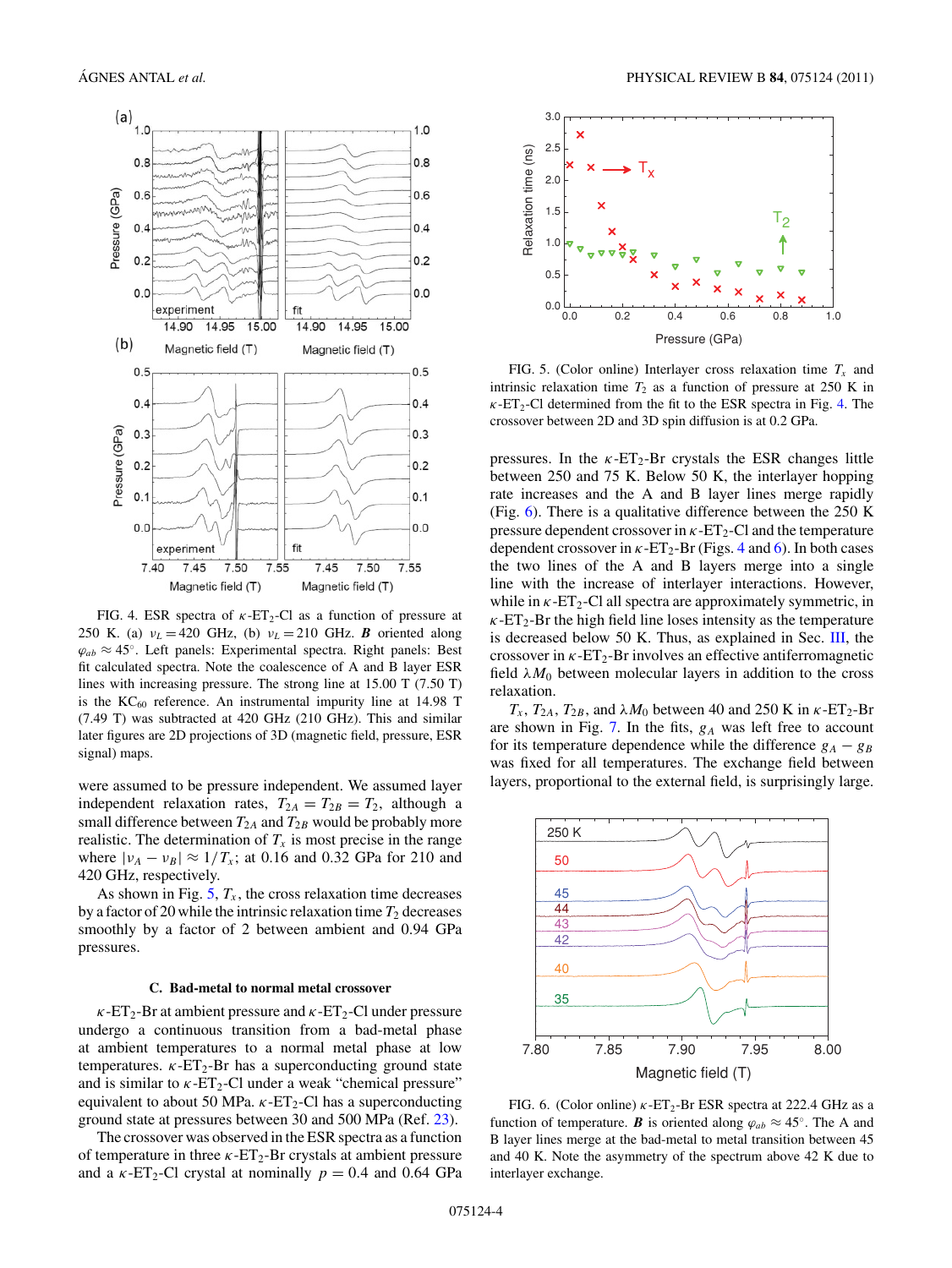<span id="page-4-0"></span>

FIG. 7. (Color online) Relaxation times and exchange field in *κ*-ET<sub>2</sub>-Br *versus* temperature calculated from the 222.4 and 111.2 GHz ESR spectra. (a) Interlayer exchange field *λM*<sup>0</sup> at 8 T field (see text). (b) Interlayer cross relaxation  $T_x$  (red crosses), intrinsic spin relaxations,  $T_{2A}$  (triangles up), and  $T_{2B}$  (triangles down). The shortening of  $T_x$  below 75 K marks the onset of the bad-metal to normal metal crossover. The 2D to 3D spin diffusion crossover is at 40 K.

 $\lambda M_0 = 4$  mT at 222.4 GHz and 40 K is larger than the 1 mT (magnetic field independent) coupling between layers in the antiferromagnetic state of  $\kappa$ -ET<sub>2</sub>-Cl (Ref. [14\)](#page-8-0).

An enhancement of the interlayer spin diffusion with decreasing temperature has been observed in the  $\kappa$ -ET<sub>2</sub>-Cl sample under pressures of 0.4 and 0.64 GPa. In these cases the hopping rate is fast, the *g* factor anisotropy is insufficient to resolve the lines of layers A and B, and  $T_x$  was determined from an analysis based on Eq. [\(1\)](#page-1-0) of the 420 GHz spectra. *T*<sup>2</sup> was assumed temperature independent and was estimated from an extrapolation of the 250 K linewidths at 210 and 420 GHz to zero frequency. In spite of the uncertainties in the procedure, the decrease of  $T_x$  with decreasing temperature (Fig. 8) in this pressure range was unambiguously confirmed.



FIG. 8. (Color online) Comparison of the cross relaxation  $T_x$  (+ : 0.4 GPa, ×: 0.64 GPa) and the in-plane electrical resistivity (lines) in  $\kappa$ -ET<sub>2</sub>-Cl under pressure.  $\rho_{\parallel}$  is normalized to the zero pressure resistivity at 250 K. The pressure drops similarly for  $T_x$  and  $\rho_{\parallel}$  by about 0.2 GPa between 300 and 4 K.



FIG. 9. (Color online) Temperature dependence in *κ*-ET<sub>2</sub>-Cl of the spin cross relaxation,  $T_x$  (two samples: red  $\times$  and blue +) and the intrinsic spin relaxation times,  $T_{2A}$  (up triangles) and  $T_{2B}$ (down triangles). The increase of  $T_x$  follows the bad-metal to insulator transition.

#### **D. Bad-metal to insulator transition**

 $\kappa$ -ET<sub>2</sub>-Cl has a continuous metal to insulator transition as the temperature decreases from  $300 \text{ K}$  to the Néel temperature at 26 K. The lengthening of the interlayer hopping time between 250 and 50 K was measured by ESR at 111.2 and 222.4 GHz on several crystals with consistent results (Fig. 9). The continuous transition to the insulating state is accompanied by the increase of  $T_x$ . At 250 K  $T_x$  is nearly the same in  $\kappa$ -ET<sub>2</sub>-Cl and  $\kappa$ -ET<sub>2</sub>-Br in spite of the insulator and superconductor ground states. The behavior is, however, markedly different below 250 K: In the Br compound  $T_x$  is nearly T independent, while it increases rapidly in the Cl compound. The intrinsic spin relaxation  $T_2$  is approximately temperature independent above 50 K. A discussion of the complex behavior between 26 and 50 K (not shown) is deferred to a later publication. In this temperature region two- and three-dimensional magnetic fluctuations play an important role.

#### **V. SPIN DIFFUSION AND ELECTRICAL CONDUCTIVITY**

### **A. Interlayer electron hopping and spin diffusion**

The measurement of the interlayer charge hopping frequency  $v_{\perp}$  is the most important result of this paper. We define *ν*<sup>⊥</sup> as the charge hopping frequency through a *single* polymeric barrier and assume

$$
\frac{1}{T_x} = 2\nu_\perp,\tag{4}
$$

where  $T_x$  describes spin diffusion to the two neighboring molecular layers. Strictly speaking, Eq. (4) is not always valid; spin cross relaxation can arise without charge transfer and charge transport is not necessarily accompanied by spin diffusion. Near the superconducting transition temperature, fluctuating electron pairs tunneling between layers contribute to charge transport but not to the spin transport. However, at temperatures well above the antiferromagnetic Néel temperature or the superconducting transition temperature the quasiclassical electron diffusion model is applicable (i.e.,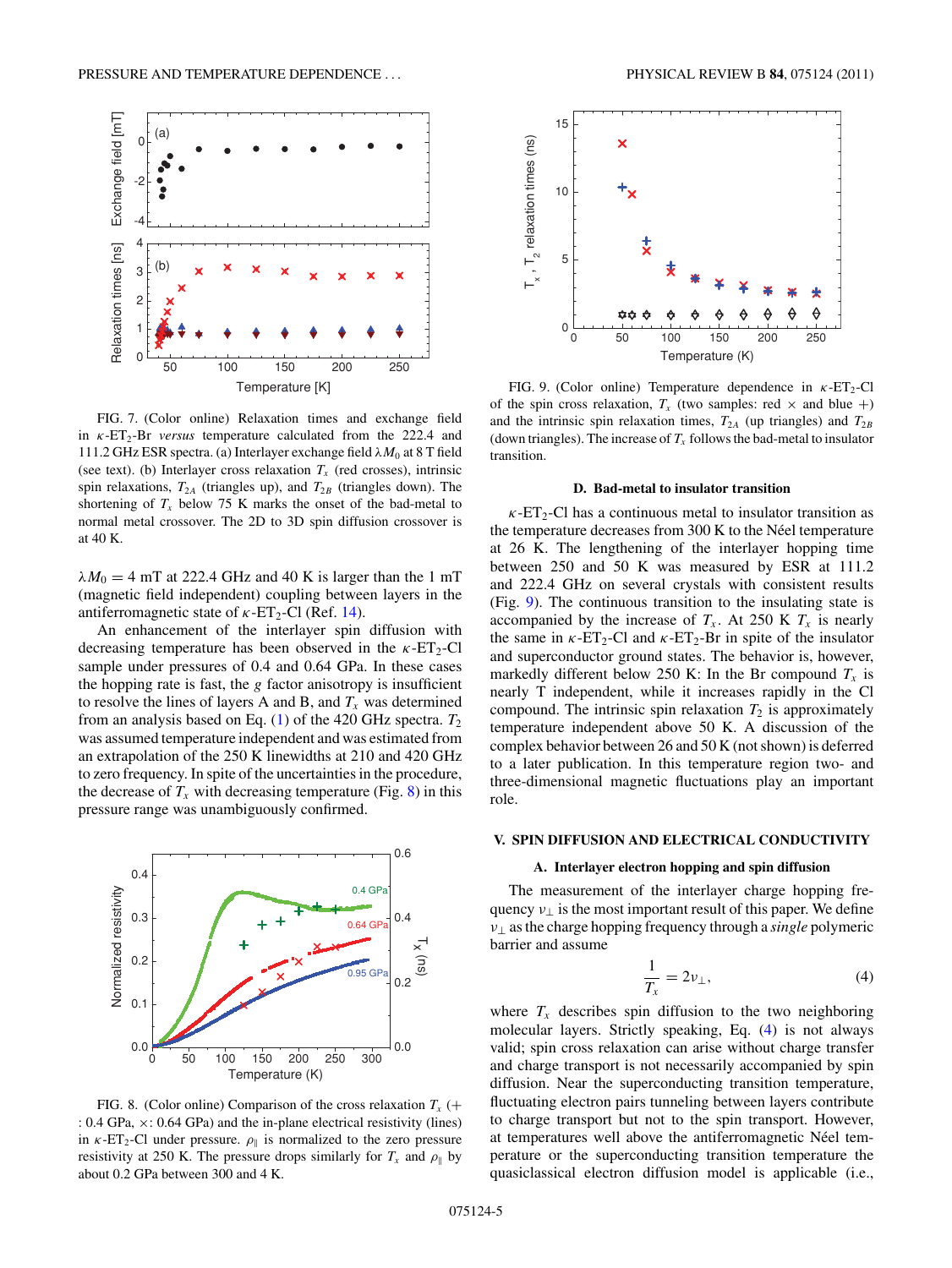<span id="page-5-0"></span>interlayer spin and charge diffusion are tied together if one assumes that magnetic and superconductor correlations are unimportant).

Tunneling between molecular layers and phonon assisted hopping over the barrier of the insulating polymeric layer determine the hopping frequency  $v_{\perp}$ . In  $\kappa$ -ET<sub>2</sub>-Cl at ambient pressure phonon assisted hopping probably dominates *ν*<sup>⊥</sup> between 50 and 300 K as it increases roughly exponentially with increasing temperature. In  $\kappa$ -ET<sub>2</sub>-Cl under pressure and in  $\kappa$ -ET<sub>2</sub>-Br,  $v_{\perp}$  increases or is constant with decreasing temperature thus tunneling through the barrier is the dominant mechanism for the interlayer transport.

In an attempt to explain the temperature and frequency dependence of the conductivity anisotropy in  $\kappa$ -ET<sub>2</sub>-Br, McGuire *et al.*[8](#page-8-0) proposed a leakage contribution to the interlayer conductivity through a low concentration of defect holes in the polymeric layers. In the analysis of ESR spectra this sample dependent effect was not taken into account.

# **B. Comparison of interlayer spin diffusion and electrical conductivity**

In the metallic phase,  $v_{\perp}$  is closely related to the interlayer electrical resistivity  $\rho_{\perp}$ . If the electrons of molecular layers form a Fermi liquid then the interlayer conductivity calculated from the spin hopping rate is  $24$ 

$$
\rho_{\perp s}^{-1} = e^2 g(E_F) v_\perp d/F,\tag{5}
$$

where  $g(E_F)$  is the DOS per ET dimer for both spin directions of the metallic layers at the Fermi energy,  $E_F$ .  $1/F$  is the twodimensional charge carrier density; in  $\kappa$ -ET<sub>2</sub>-*X*  $F = (ac)/2$ . Here *a* and *c* are the in-plane and  $b = 2d$  the out-of-plane lattice constants. The significance of Eq. (5) lies in the possibility to determine the DOS from measurements of the conductivity and spin diffusion.

In the bad-metal phase of  $\kappa$ -ET<sub>2</sub>-*X* the concept of a DOS at a well-defined Fermi energy fails. The uncertainty due to the momentum lifetime  $\hbar/\tau$  is comparable to  $E_F$  and Eq. (5) is only approximately valid with  $g(E_F)$  replaced by an average DOS. In a two-dimensional free electron gas *g*(*E*) is constant and this justifies the use of  $g(E_F)$  calculated for noncorrelated metals for comparison with the DOS extracted from the experiment.

The DOS is obtained from Eq.  $(5)$  using  $T_x$  measured in the present work and typical  $\rho_1$  values reported in the literature.  $T_x$ at zero pressure and 250 K in two  $\kappa$ -ET<sub>2</sub>-Cl samples is 2.6  $\pm$ 0.5 ns and 2.6  $\pm$  1 ns, respectively. In a  $\kappa$ -ET<sub>2</sub>-Br crystal  $T_x$  =  $2.9 \pm 0.5$  ns, within experimental uncertainty the same value as in  $\kappa$ -ET<sub>2</sub>-Cl. The systematic uncertainties of the fits are the main source of errors. Using the DOS,  $g(E_F) = 4.4$  states/eV per two ET and two spins from the noncorrelated electronic structure calculations of Ref. [25,](#page-8-0) the ambient temperature, zero pressure interlayer resistivity estimated from Eq. (5) is *ρ*<sub>⊥*s*</sub> = 2.7  $\Omega$ m (3.0  $\Omega$ m) in *κ*-ET<sub>2</sub>-Cl (*κ*-ET<sub>2</sub>-Br).

On the other hand, resistivities of  $\rho_{\perp} = 0.4{\text -}0.5 \Omega$ m for *κ*-ET<sub>2</sub>-Br (Refs. [5,26\)](#page-8-0) and  $\rho_{\perp} = 0.9$  Ωm for *κ*-ET<sub>2</sub>-Cl (Ref. [6\)](#page-8-0) at 300 K were reported. To satisfy Eq.  $(5)$  with the above  $T_x$ and  $\rho_{\perp}$  values, the DOS of the correlated electron system has to be about 20 states*/*eV per two ET. Electron susceptibility and specific heat<sup>[25](#page-8-0)</sup> and cyclotron frequency<sup>27</sup> measurements

imply that at low temperatures the DOS is two to three times higher than predicted by band structure calculations. In our measurements, performed in the high temperature bad-metal phase, a factor of 4–5 larger DOS is needed to satisfy Eq. (5).

Equation  $(5)$  is valid for both tunneling and phonon assisted hopping over the barrier. In both  $\kappa$ -ET<sub>2</sub>-Br and  $\kappa$ -ET<sub>2</sub>-Cl at ambient pressure the magnetic susceptibility and thus the DOS is nearly temperature independent<sup>28,29</sup> between 50 and 300 K. In both compounds the similar temperature dependence of  $T_x$  and  $\rho_{\perp}$  predicted by Eq. (5) is approximately followed in this temperature range. In  $\kappa$ -ET<sub>2</sub>-Br the interlayer transport is dominated by tunneling.  $T_x$  is nearly constant between 250 and 100 K and decreases abruptly below 100 K, signaling the badmetal to Fermi liquid transition. The temperature dependence of  $T_x$  and  $\rho_{\perp}$  (Refs. [5](#page-8-0) and [26\)](#page-8-0) is similar but not precisely the same as there is some variation in the reported  $\rho_1(T)$ . A maximum above the metal to bad-metal crossover reported by Buravo[v5](#page-8-0) and in some crystals by Strack *et al.*[26](#page-8-0) does not appear in the  $T_x$  data.

Phonon assisted hopping is a natural explanation for the rapid increase of  $T_x$  below 300 K. Another possibility is that electrons are gradually localized as the Mott-Hubbard metal-insulator transition is approached and the interlayer hopping decreases together with the in-plane conductivity (see Sec.V<sub>E</sub>). In  $\kappa$ -ET<sub>2</sub>-Cl at ambient pressure, between 300 and 50 K, the increase in  $T_x$  is similar to the resistivity measured in Ref. [6.](#page-8-0)

The pressure dependence of  $T_x$  in  $\kappa$ -ET<sub>2</sub>-Cl at 250 K is compared with the pressure dependence of  $\rho_{\perp}$  measured by Weiss *et al.*<sup>[22](#page-8-0)</sup> at 300 K in Fig. 10. According to Eq.  $(5)$ , the increase of  $\rho_{\perp}/T_x$  by a factor of about 3 with increasing pressure from 0 to 1 GPa signals a strong decrease of the DOS as the material changes from a bad-metal toward a normal metal phase. We discuss the relevance of this effect to theoretical models in Sec. [V D.](#page-6-0)

### **C. In-plane conductivity in the bad-metal phase**

The in-plane resistivity,  $\rho_{\parallel}$  of a  $\kappa$ -ET<sub>2</sub>-Cl crystal from the same batch as the crystal used for the pressure dependent ESR was measured at 300 K as a function of pressure (Figs. [8](#page-4-0) and 10). The temperature dependence of  $\rho_{\parallel}$  was measured at



FIG. 10. (Color online) Comparison of the cross relaxation  $T_x$ to the interlayer resistivity  $\rho_{\perp}$  (data of Weiss *et al.*<sup>22</sup>), and in-plane resistivity  $\rho_{\parallel}$  (present work) in  $\kappa$ -ET<sub>2</sub>-Cl *versus* pressure. Resistivity data are normalized at zero pressure.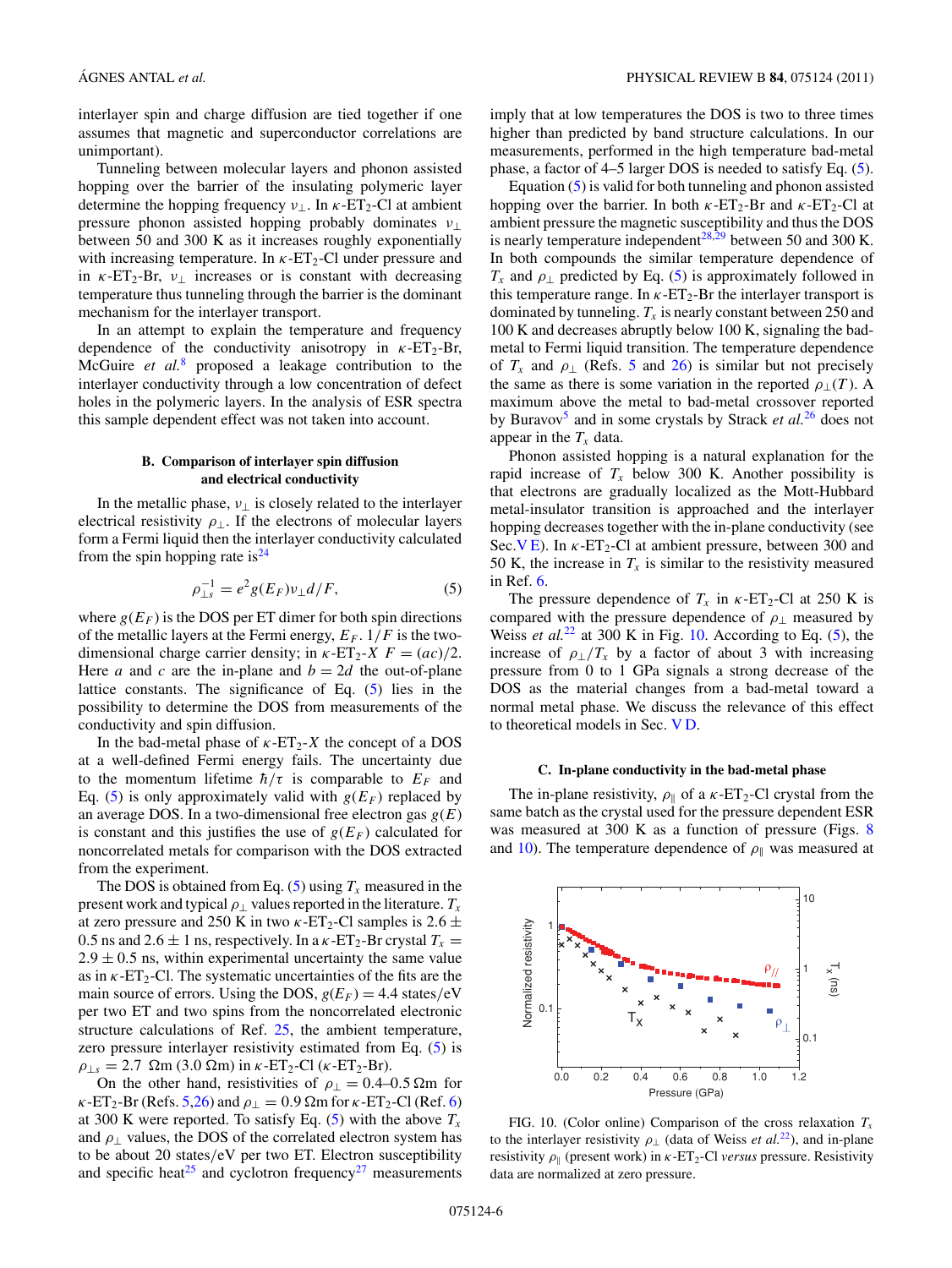<span id="page-6-0"></span>pressures of 0.4, 0.64, and 0.96 GPa. The temperature and pressure dependence of  $T_x$  follows roughly  $\rho_{\parallel}$  (Figs. [8,](#page-4-0) [9,](#page-4-0) and [10\)](#page-5-0) normalized to the  $P = 0$  GPa, 250 K value.

Above 50 K,  $\rho_{\parallel}$  is extremely large in  $\kappa$ -ET<sub>2</sub>-X, typically  $10^{-2}$  to  $10^{-3}$  Ωm (Refs. [5](#page-8-0) and [6\)](#page-8-0). To appreciate how large *ρ*<sub>||</sub> is, we compare it to the resistivity  $\rho_{2D} = 2\pi \hbar d/(e^2 k_F \lambda_c)$ of a 2D system with a free electron band structure. The Ioffe-Regel condition (i.e., a mean path equal to the molecular distance,  $\lambda_c = a_0$ ) gives an upper limit for the metallic resistivity in many conductors.<sup>30</sup> In  $\kappa$ -ET<sub>2</sub>-Br the Ioffe-Regel condition corresponds to  $\rho_{2D} = 1.8 \times 10^{-5}$   $\Omega$ m. Thus  $\lambda_c$  is more than two orders of magnitude smaller than  $a_0$ . It is notoriously difficult to measure the in-layer conductivity in strongly anisotropic metals and reported values most probably underestimate  $\rho_{\parallel}$  (Ref. [31\)](#page-8-0). An error of 10<sup>2</sup> or larger is unlikely and the system is most probably a bad metal. At 250 K the conductivity increases under pressure and tends toward a normal metal state, the Ioffe-Regel condition is, however, not yet fulfilled at 1 GPa pressure.

# **D. Comparison with DMFT theory**

In  $\kappa$ -ET<sub>2</sub>-Cl the metal-insulator transition is the first order below a critical pressure,  $P_c$  and a critical temperature,  $10$  $T_c$ . Above  $T_c$  there is a smooth crossover with increasing pressure from a semiconducting to a metallic state. Dynamical mean field theory (DMFT) reproduces qualitatively most observations. $27$  The temperature and pressure dependence of the resistivity is assumed to arise entirely from electron correlations characterized by the on-site Coulomb interaction, *U* and interdimer overlap parameters,  $t_{1\parallel}$  and  $t_{2\parallel}$  or the bandwidth *W*. Furthermore, increasing pressure is assumed to decrease the ratio *U/W*.

At ambient pressure the ground state is insulating, *U/W* is large, and there are distinct Hubbard bands in the electron spectrum. At higher temperatures the Hubbard bands are smeared but a dip remains in the spectral density and  $\kappa$ -ET<sub>2</sub>-Cl remains semiconducting. At pressures above  $P_c$  a coherent peak appears between the Hubbard bands and the ground state is a normal metal. At pressures just above  $P_c$ , the coherent peak broadens with increasing temperature and the system transforms from a normal metal to a semiconductor when excitations of the smeared Hubbard bands become more important than the coherent peak. At somewhat higher pressures, the coherent peak persists and  $\kappa$ -ET<sub>2</sub>-Cl is a bad metal at high temperatures.

Limelette *et al.*<sup>[10](#page-8-0)</sup> compared the results of the DMFT calculations with the temperature and pressure dependence of the resistivity of  $\kappa$ -ET<sub>2</sub>-Cl measured at pressures above  $P_c$ . They found a good agreement between the experiment and theory. An increase of the bandwidth from 0.35 eV at 0.3 kbar to 0.5 eV at 10 kbar and a constant  $U = 0.4$  eV fits well the data. The numerical comparison is restricted to  $P > P_c$ , where the ground state is metallic.

The comparison of the hopping time,  $T_x$  and interplane resistivity,  $\rho_{\perp}$  at 250 K as a function of pressure confirms this picture for  $P > P_c$ . As shown in Fig. [10,](#page-5-0)  $T_x$  decreases rapidly with pressure, corresponding to the gradual change from a bad metal toward a normal metal. Moreover, the ratio  $T_x/\rho_{\perp}$  decreases with pressure. Equation [\(5\)](#page-5-0), which is based on a Fermi liquid picture, applies at pressures well above *Pc* and the decrease of the DOS by a factor of about 3 from low pressure to 10 kbar is in qualitative agreement with the bandwidth increase suggested by the analysis of Limelette *et al.*[10](#page-8-0)

The question remains, however, whether DMFT can describe correctly the observed high temperature crossover with pressure starting from  $P < P_c$  (i.e., starting from the insulating side of the Mott transition. At ambient pressure  $\kappa$ -ET<sub>2</sub>-Cl is semiconducting at all temperatures. At high temperatures, increasing pressure above  $P_c$  replaces a dip in the spectral density by a coherent peak at the Fermi level. Although the relation between  $T_x$  and  $\rho_{\perp}$  is very different for a semiconductor and a metal, this does not show up in the low pressure  $T_x/\rho_{\perp}$  data. A full theory is lacking, however, and it remains to be seen whether DMFT theory can account for this counterintuitive result.

#### **E. Blocking of the interlayer hopping**

Here we discuss the relation of tunneling hopping frequency with parameters of the electronic structure. As noted by Soda *et al.*[32](#page-8-0) for the case of quasi-1D metals, the interlayer hopping is described by the Fermi golden rule if the in-plane electron momentum lifetime is long and the motion within the layer is coherent

$$
\nu_{\perp}^{\text{coherent}} = \frac{2\pi}{\hbar} t_{\perp}^2 g(E_F). \tag{6}
$$

Inserting the hopping rates measured in  $\kappa$ -ET<sub>2</sub>-Br above 50 K (Fig. [7\)](#page-4-0) and the DOS calculated in Ref. [25,](#page-8-0) we find  $t_{\perp}$  = 0.06 meV, apparently in good agreement with low temperature angular magnetoresistance oscillation measurements<sup>4</sup> in a similar compound. However, Eq. (6) cannot account for the temperature dependence of the interlayer resistivity. The strong decrease of *ρ*<sup>⊥</sup> below 50 K is difficult to reconcile with Eq.  $(6)$ .

To explain a similar dilemma in the cuprate superconduc-tors, Kumar and Jayannavar<sup>[24](#page-8-0)</sup> proposed that the interlayer hopping is blocked by rapid *in-plane* scattering. In their theory, the resistivity anisotropy  $\rho_{\perp}/\rho_{\parallel}$  is temperature independent. At high temperatures the in-plane motion is incoherent, the in-plane inelastic momentum scattering time  $\tau$  is much shorter than the characteristic time for tunneling between layers

$$
\tau \ll \frac{\hbar}{t_{\perp}}.\tag{7}
$$

Frequent in-plane scattering blocks tunneling by a quantum mechanical effect; electron tunneling from one molecular layer to the next restarts after every in-plane inelastic scattering event. The tunneling rate<sup>24</sup> is "blocked" by a factor of  $2\tau/(\hbar/t_\perp)$ 

$$
\nu_{\perp} = \frac{2t_{\perp}^2 \tau}{\hbar^2}.
$$
 (8)

Inserting into Eq. (8) a typical value,<sup>4</sup>  $\hbar/t_{\perp} = 10^{-11}$  s, and  $v_{\perp} = 1.9 \times 10^8$  s measured in *κ*-ET<sub>2</sub>-Br at 250 K, the inelastic scattering time is  $\tau = 1 \times 10^{-14}$  s.

According to Eqs. [\(5\)](#page-5-0) and (8), the *interlayer* conductivity is governed by the *in-plane* scattering time, *τ* . However, the relation between  $\rho_{\parallel}$  and  $\tau$  is not simple. It might be tempting to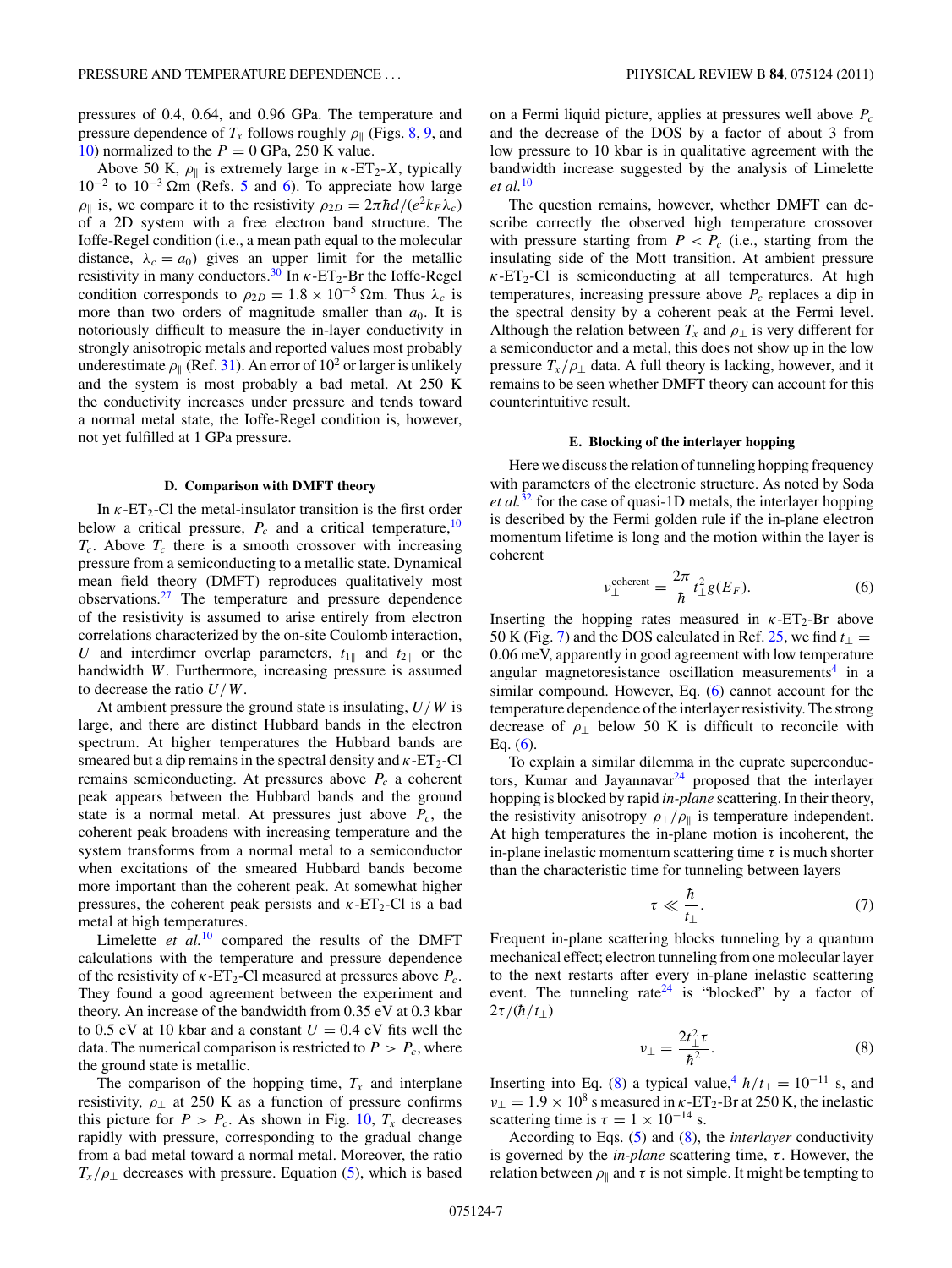<span id="page-7-0"></span>follow the argument of Ref. [24,](#page-8-0) and equate  $\tau$  to the scattering time  $\tau_c$  defined as

$$
\rho_{\parallel}^{-1} = \frac{ne^2 \tau_c}{m^*},\tag{9}
$$

where *n* is the electron density and *m*<sup>∗</sup> is the effective mass. However, in the bad-metal phase Eq. (9) does not hold. From the measured conductivity and assuming an effective mass of the order of the electron mass,  $\frac{33}{10}$  $\frac{33}{10}$  $\frac{33}{10}$ , Eq. (9) implies  $\tau_c = 10^{-16}$  s (i.e.,  $\hbar/\tau_c = 7$  eV), an unrealistic value, two orders of magnitude larger than the bandwidth. The inadequacy of Eq. (9) is also clear from its prediction for the resistivity anisotropy. Assuming  $\tau = \tau_c$  and using Eqs. [\(5\)](#page-5-0), [\(8\)](#page-6-0), and (9)

$$
\frac{\rho_{\perp}}{\rho_{\parallel}} = \frac{\hbar^2}{2d^2m^*g(E_F)t_{\perp}^2}.
$$
\n(10)

Although this anisotropy is temperature independent in line with measurements, Eq. (10) predicts  $\rho_{\perp}/\rho_{\parallel} = 10^5 - 10^6$ , a value much larger than the observed  $10^2-10^3$ . Formally, Eqs. [\(5\)](#page-5-0), [\(8\)](#page-6-0), (9), and (10) relate  $T_x$ ,  $\rho_{\perp}$ ,  $\rho_{\parallel}$ , and  $\tau$  consistently in the bad-metal state, if strong electron correlations at high temperatures are taken into account by a large effective mass of the order of 100  $m_0$ .

### **F. Two-dimensional spin diffusion**

Spin diffusion is two-dimensional in a layered conductor if spin memory of electrons is lost before hopping to the adjacent layer (i.e., if  $T_x > T_2$ ). This is clearly the case in  $\kappa$ -ET<sub>2</sub>-Cl at ambient pressure and all temperatures (Fig. [9\)](#page-4-0). As a function of pressure, the 2D to 3D crossover at 250 K is at 0.2 GPa (Fig. [5\)](#page-3-0). In  $\kappa$ -ET<sub>2</sub>-Br the crossover to three-dimensional spin diffusion is at 40 K (Fig. [7\)](#page-4-0).

For possible applications, the 2D spin diffusion length,  $\delta_{\text{eff}}$ in a single layer is important. In normal 2D metals,  $\delta_{\text{eff}} =$  $\left[\frac{1}{2}(v_F^2 \tau_c T_1)\right]^{1/2}$  is determined by the in-plane momentum scattering time and the spin-lattice relaxation time; in metals usually  $T_1 \approx T_2$ . In the normal metal phase, the Ioffe-Regelcondition holds at temperatures near  $T_c$ , here  $\tau_c > 10^{-14}$  s and  $\delta_{\text{eff}} > 0.2$   $\mu$ m. We do not know what the corresponding expression is in the bad-metal phase, where the quasiparticle picture fails. The low conductivity implies that  $\delta_{\text{eff}}$  becomes smaller at high temperatures.

### **VI. CONCLUSION**

We have mapped the interlayer spin hopping time and the intrinsic spin lifetime in the conducting phases of the temperature-pressure phase diagram of  $\kappa$ -ET<sub>2</sub>-X. Assuming a semiclassical picture where electronic and spin transport are tied together, the temperature dependence of the spin hopping time in  $\kappa$ -ET<sub>2</sub>-X is proportional to the interlayer resistivity *ρ*<sup>⊥</sup> and the DOS. Typical DOS values from standard band structure calculations<sup>[25](#page-8-0)</sup> are four to five times smaller than the DOS derived from the  $T_x/\rho_{\perp}$  ratio.  $T_x$  is roughly proportional to  $\rho_{\perp}$  as the temperature is varied in the semiconductor phase of  $\kappa$ -ET<sub>2</sub>-Cl, where  $T_x$  increases with decreasing T, and also in the bad-metal phase of  $\kappa$ -ET<sub>2</sub>-Br, where  $T_x$  is about constant above 50 K.

In the bad-metal phase the in-plane resistivity is large and the Ioffe-Regel condition is not fulfilled. The resistivity has been calculated in the literature by DMFT theory of a system with comparable on-site Coulomb interactions and bandwidths. The comparison of  $T_x$  and  $\rho_{\perp}$  (measured by Weiss *et al.*<sup>22</sup>) under pressure at ambient temperatures in  $\kappa$ -ET<sub>2</sub>-*X* tests the theory. The ratio,  $T_x/\rho_{\perp}$  decreases continuously along the crossover between the semiconductor and metal phases. This decrease is in agreement with DMFT on the metallic side of the Mott transition. There is, however, no significant change in the ratio at the lowest pressures where the resistivity changes from semiconducting to bad metal.

We have discussed the relation between the hopping frequency due to tunneling and the band parameters. We note that at high temperatures the in-plane momentum lifetime is much shorter than the coherent tunneling time and the interlayer hopping is blocked by a mechanism suggested by Kumar and Jayannavar. $24$  An in-plane inelastic momentum scattering time of  $\tau = 10^{-14}$  s is required to understand the interlayer hopping rate in  $\kappa$ -ET<sub>2</sub>-Br at 250 K by the blocking mechanism. A description based on this scattering time and parameters of the calculated band structure without taking into account electron correlations leads to inconsistent results at high temperatures. Finally, we note that above 50 K spin diffusion is two-dimensional; electrons diffuse to large distances confined within a molecular layer.

#### **ACKNOWLEDGMENTS**

We are indebted to N. D. Kushch (Institute of Problems of Chemical Physics, Chernogolovka, Russia) for instructions on crystal growth, to M. Czugler and V. Kudar (Chemical Research Institute Budapest) for x-ray and to K. Vad (ATOMKI) for secondary neutral mass spectrometry characterization of crystals and to R. Gaál (EPFL) for resistivity measurements. This work was supported by the Hungarian National Research Fund OTKA PF63954, K68807, NN76727, the Swiss NSF and its NCCR "MaNEP"and the New Hungary Development Plan TAMOP-4.2.1/B-09/1/KMR-2010-0002. ´ T. F. acknowledges support from the János Bolyai program of the Hungarian Academy of Sciences.

\* atj@szfki.hu

- <sup>1</sup>A. M. Kini, U. Geiser, H. H. Wang, K. D. Carlson, J. M. Williams, W. K. Kwok, K. G. Vandernvoort, J. E. Thompson, D. L. Stupka, D. Jung, and M. H. Whangbo, [Inorg. Chem.](http://dx.doi.org/10.1021/ic00339a004) **29**, [2555 \(1990\).](http://dx.doi.org/10.1021/ic00339a004)
- 2J. M. Williams, A. M. Kini, H. H. Wang, K. D. Carlson, U. Geiser, L. K. Montgomery, G. J. Pyrka, D. M. Watkins, J. M. Kommers,
- S. J. Boryschuk, A. V. S. Crouch, W. K. Kwok, J. E. Schirber, D. L. Overmyer, D. Jung, and M. H. Whangbo, [Inorg. Chem.](http://dx.doi.org/10.1021/ic00343a003) **29**, [3272 \(1990\).](http://dx.doi.org/10.1021/ic00343a003)

<sup>3</sup>A. Fortunelli and A. Painelli, Phys. Rev. B **55**[, 16088 \(1997\).](http://dx.doi.org/10.1103/PhysRevB.55.16088)

<sup>4</sup>J. Singleton, P. A. Goddard, A. Ardavan, N. Harrison, S. J. Blundell, J. A. Schlueter, and A. M. Kini, [Phys. Rev. Lett.](http://dx.doi.org/10.1103/PhysRevLett.88.037001) **88**, 037001 [\(2002\).](http://dx.doi.org/10.1103/PhysRevLett.88.037001)